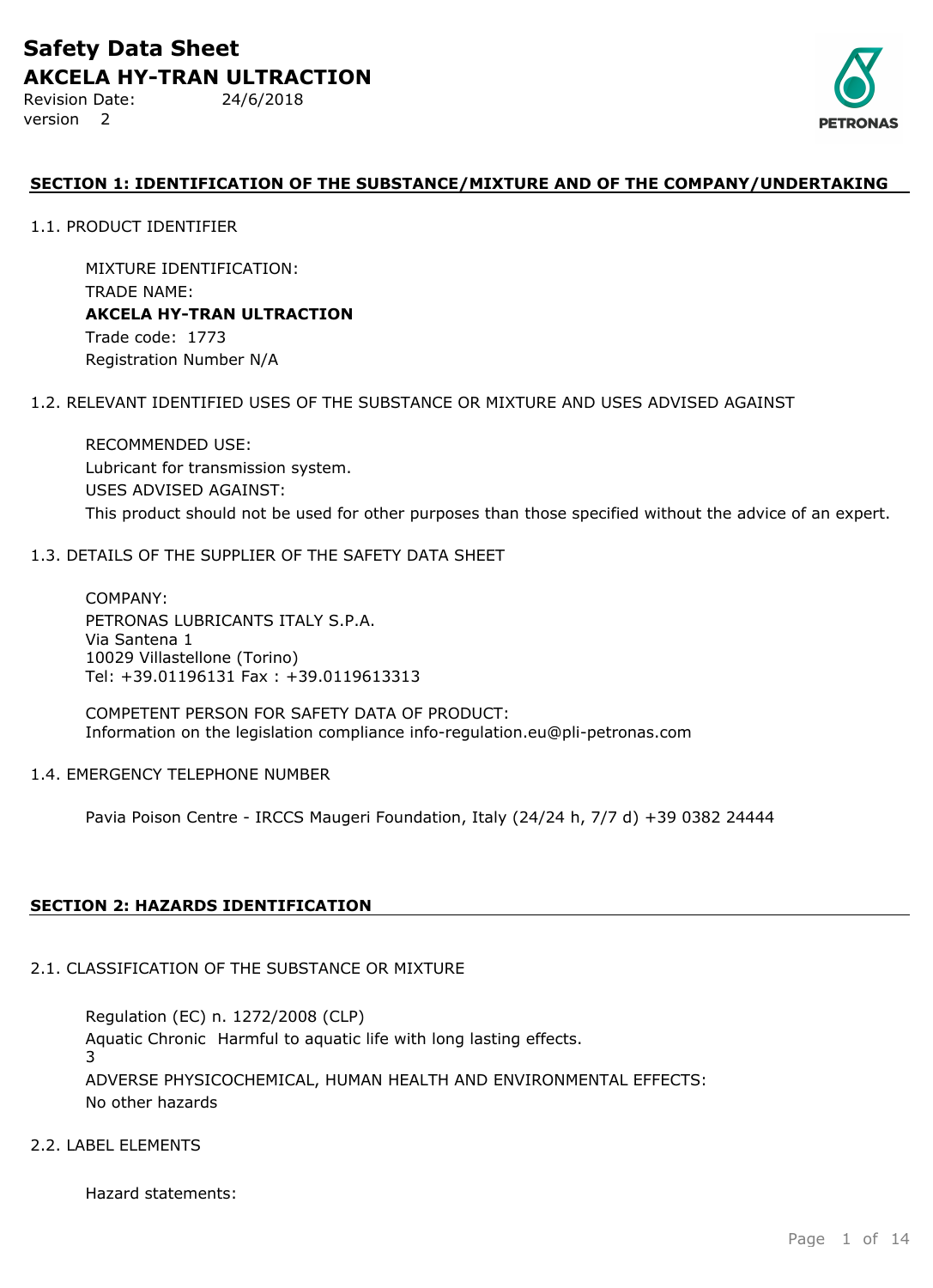Revision Date: 24/6/2018 version 2



| H412                                                                           | Harmful to aquatic life with long lasting effects.                                                            |  |
|--------------------------------------------------------------------------------|---------------------------------------------------------------------------------------------------------------|--|
| Precautionary statements:                                                      |                                                                                                               |  |
| P <sub>273</sub>                                                               | Avoid release to the environment.                                                                             |  |
| P501                                                                           | Dispose of contents/container in accordance with local, regional, national,<br>international regulation       |  |
| <b>Special Provisions:</b>                                                     |                                                                                                               |  |
| EUH208                                                                         | Contains Benzenesulfonic acid, propenated, calcium salt, overbased. May produce an<br>allergic reaction.      |  |
| <b>EUH208</b>                                                                  | Contains 3-(Diisobutoxy-thiophosphorylsulfanyl)-2-methyl-propionic acid. May<br>produce an allergic reaction. |  |
| SPECIAL PROVISIONS ACCORDING TO ANNEX XVII OF REACH AND SUBSEQUENT AMENDMENTS: |                                                                                                               |  |
| None                                                                           |                                                                                                               |  |
| 2.3. OTHER HAZARDS                                                             |                                                                                                               |  |

No PBT Ingredients are present

## **SECTION 3: COMPOSITION/INFORMATION ON INGREDIENTS**

## 3.1. SUBSTANCES

### N.A.

## 3.2. MIXTURES

Severely refined mineral and/or synthetic oils, additives.

Hazardous components within the meaning of the CLP regulation and related classification: **QUANTITY NAME IDENT. NUMB. CLASSIFICATION REGISTRATION**

| VUANILII NAME  |                                                                                                                        | IDENI. NUMD.                   | <u>ULABƏLFILMI IVN</u>                                                                                               | <b>NEVISINAIIVIV</b><br><b>NUMBER</b> |
|----------------|------------------------------------------------------------------------------------------------------------------------|--------------------------------|----------------------------------------------------------------------------------------------------------------------|---------------------------------------|
| $1.0 - 2.0 \%$ | Severely refined paraffinic<br>mineral and synthetic oils, EC: Mixture<br>viscosity $40^{\circ}$ C <= 20.5 cSt<br>(**) | CAS:Mixture                    | Asp. Tox. 1, H304,<br>$DECLL(*)$                                                                                     |                                       |
| $1.0 - 2.0 \%$ | Benzenesulfonic acid,<br>methyl-,<br>mono-C20-24-branched<br>alkyl derivs., calcium salts                              |                                | CAS: 722503-68-6 Aquatic Chronic 4, H413                                                                             |                                       |
| $1.0 - 2.0 \%$ | Benzenesulfonic acid,<br>propenated, calcium salt,<br>overbased                                                        | CAS:68610-84-4<br>EC:271-877-7 | Aquatic Chronic 4, H413;<br>Skin Sens. 1, H317                                                                       |                                       |
| $0.3 - 0.5 \%$ | 2,6-ditert-butyl-p-cresol                                                                                              | CAS: 128-37-0<br>EC:204-881-4  | Aquatic Acute 1, H400;<br>Aquatic Chronic 1, H410                                                                    | 01-2119565113-46-<br><b>XXXX</b>      |
| $0.3 - 0.5 \%$ | Alkyl phosphate, alkenyl<br>amine salts                                                                                | EC:434-280-4                   | Skin Irrit. 2, H315; Eye<br>Irrit. 2, H319; STOT RE 2,<br>H373; Aquatic Acute 1,<br>H400; Aquatic Chronic 1,<br>H410 | 01-2120766645-43-<br><b>XXXX</b>      |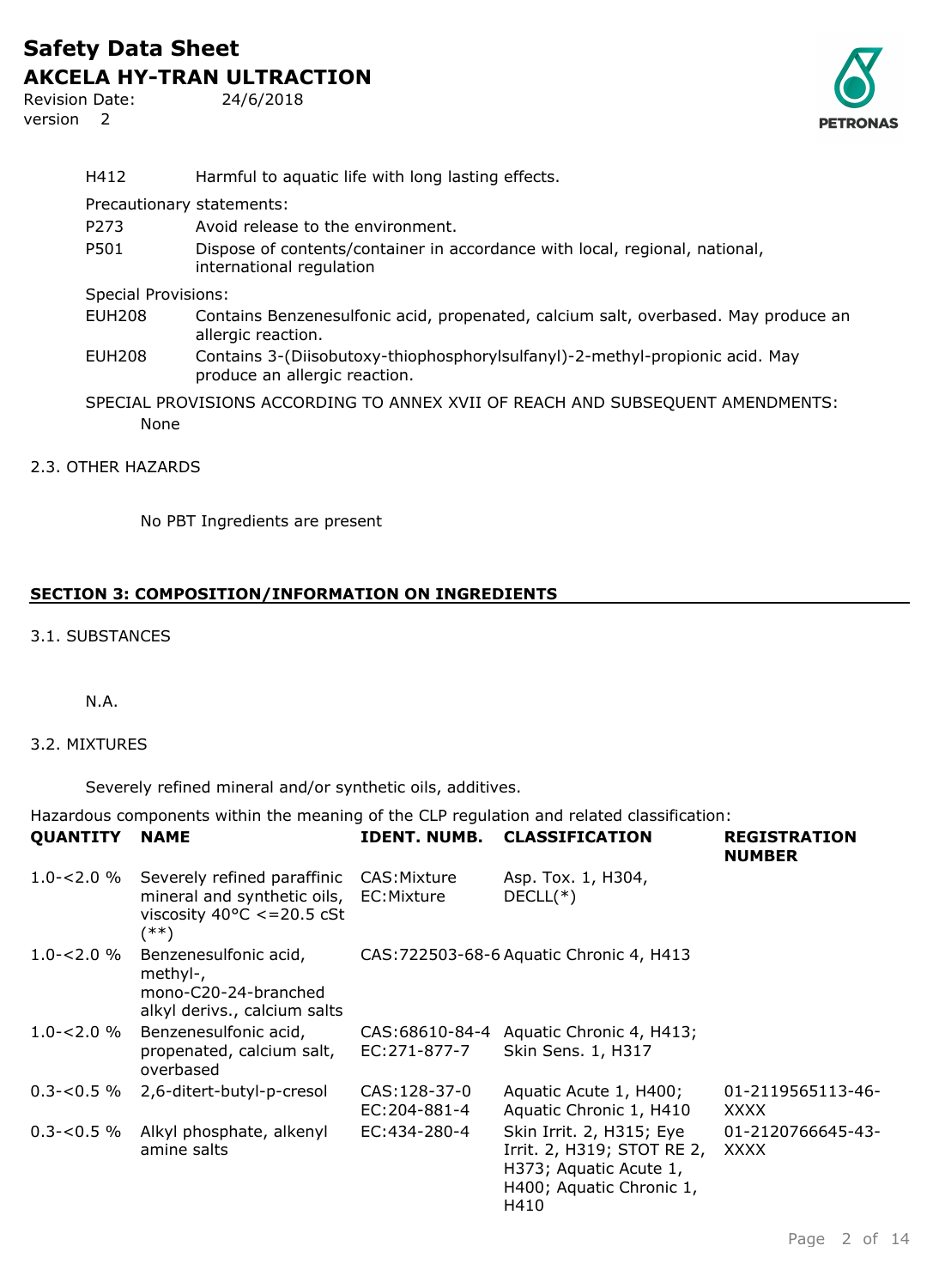Revision Date: 24/6/2018 version 2



|                                 | $0.1 - 0.25 \%$ 3-(Diisobutoxy-                                  | CAS: 268567-32-4 Eye Dam. 1, H318; Skin |                                           |  |
|---------------------------------|------------------------------------------------------------------|-----------------------------------------|-------------------------------------------|--|
|                                 | thiophosphorylsulfanyl)-2- EC:434-070-2<br>methyl-propionic acid |                                         | Sens. 1, H317; Aquatic<br>Chronic 3, H412 |  |
| $90.0 - 100.0$<br>$\frac{0}{0}$ | Not classified oils                                              |                                         |                                           |  |

(\*)DECLL The mineral base oils contained in this product are severely refined and contain less than 3% DMSO extract according to IP 346 method, and are therefore not classified as carcinogen according to Regulation (EC) No 1272/2008, note L. The classification as a carcinogen need not apply if it can be shown that the substance contains less than 3% DMSO extract as measured by IP 346 "Determination of polycyclic aromatics in unused lubricating base oils and asphaltene free petroleum fractions — Dimethyl sulphoxide extraction refractive index method", Institute of Petroleum, London. This note applies only to certain complex oil-derived substances in Part 3.

(\*\*) Contains one or more among the following: CAS:64742-65-0; 64742-54-7; 64742-55-8; 101316-72-7; 72623-87-1; 64741-89-5 / EC: 265-169-7; 265-157-1; 265-158-7; 309-877-7; 276-738-4; 265-091-3 / Registration numbers: 01-2119471299-27-XXXX; 01-2119484627-25-XXXX; 01-2119487077-29-XXXX; 01-2119489969-06-XXXX; 01-2119474889-13-XXXX; 01-2119487067-30-XXXX

H-phrases and list of abbreviations: see heading 16.

## **SECTION 4: FIRST AID MEASURES**

## 4.1. DESCRIPTION OF FIRST AID MEASURES

### IN CASE OF INGESTION:

Do not induce vomiting to avoid aspiration into the respiratory tracts. Wash out thoroughly the mouth with water. Obtain immediate medical attention.

### IN CASE OF EYES CONTACT:

Rinse thoroughly with plenty of water for at least 10 minutes keeping eyelids open. Remove contact lenses if this can be done easily. Obtain medical attention in case of development and persistence of pain and redness. In case of contact with hot product, rinse thoroughly with plenty of water to dissipate heat. Obtain immediate medical attention to assess eye conditions and the correct treatment to be practiced. IN CASE OF SKIN CONTACT:

Remove contaminated clothes and shoes and rinse thoroughly with plenty of water and soap. IN CASE OF INHALATION:

Expose affected person to fresh air and obtain medical attention if necessary.

## 4.2. MOST IMPORTANT SYMPTOMS AND EFFECTS, BOTH ACUTE AND DELAYED

Refer to section 11.

## 4.3. INDICATION OF ANY IMMEDIATE MEDICAL ATTENTION AND SPECIAL TREATMENT NEEDED

Refer to section 4.1.

## **SECTION 5: FIREFIGHTING MEASURES**

## 5.1. EXTINGUISHING MEDIA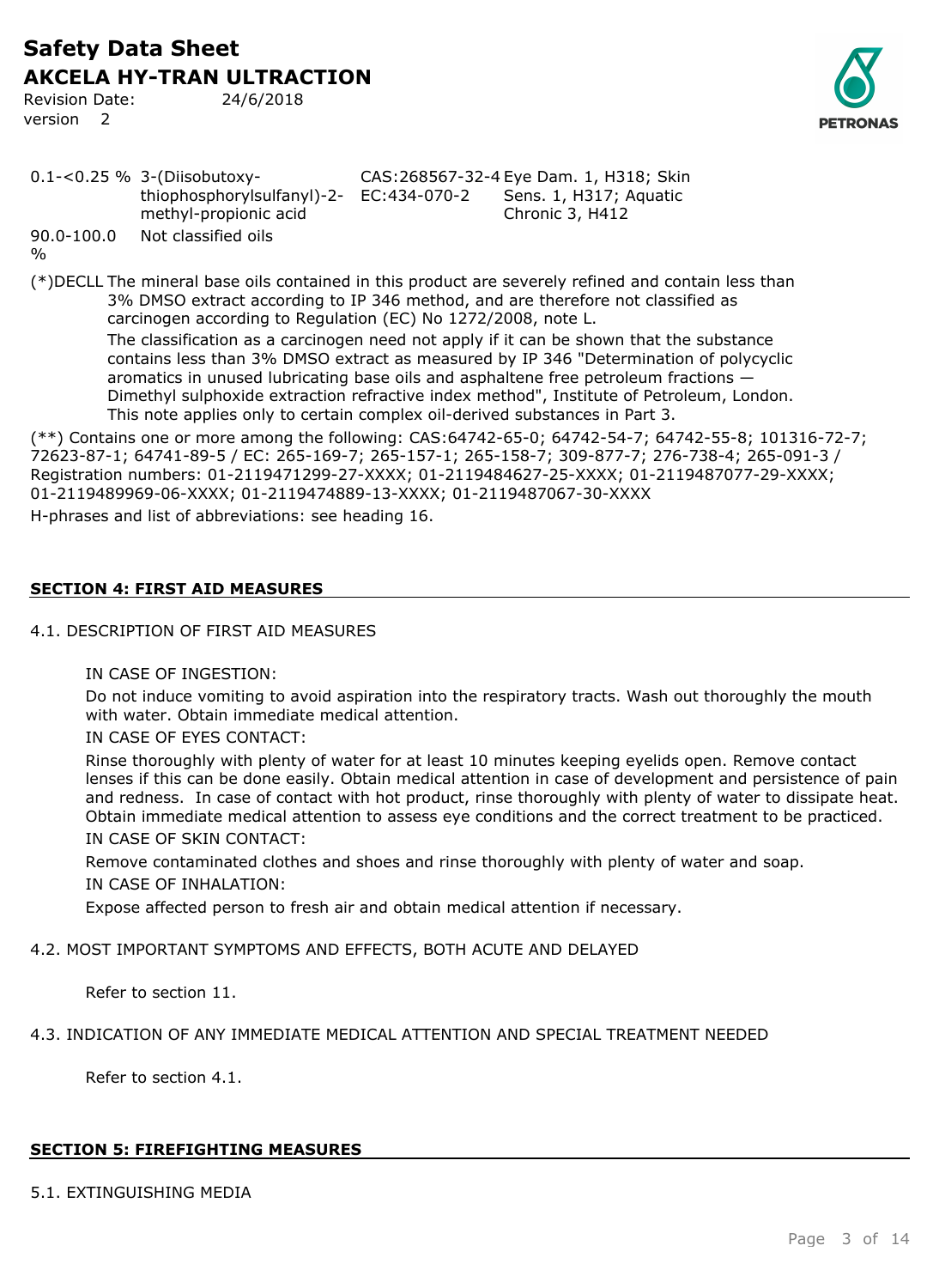Revision Date: 24/6/2018 version 2



This product has no special fire risk. In case of fire use foam, carbon dioxide, dry chemical powder and water mist.

Cool down with water the containers don't get involved in fire to avoid their possible explosion. Avoid high pressure water jet. Use water jet only to cool down surfaces exposed to fire. SUITABLE EXTINGUISHING MEDIA: Water. Carbon dioxide (CO2). EXTINGUISHING MEDIA WHICH MUST NOT BE USED FOR SAFETY REASONS: None in particular.

## 5.2. SPECIAL HAZARDS ARISING FROM THE SUBSTANCE OR MIXTURE

Don't breathe combustion fumes: fire can form harmful compounds. Do not inhale explosion and combustion gases. Burning produces heavy smoke.

## 5.3. ADVICE FOR FIREFIGHTERS

Use suitable breathing apparatus .

Collect contaminated fire extinguishing water separately. This must not be discharged into drains. Move undamaged containers from immediate hazard area if it can be done safely.

## **SECTION 6: ACCIDENTAL RELEASE MEASURES**

### 6.1. PERSONAL PRECAUTIONS, PROTECTIVE EQUIPMENT AND EMERGENCY PROCEDURES

Avoid ingestion of product. Avoid contact with skin and eyes by wearing appropriate protective clothing. Avoid to breathe fumes and aereosols.

Surfaces on which the product has been spilled may become slippery.

Wear personal protection equipment.

See protective measures under point 7 and 8.

## 6.2. ENVIRONMENTAL PRECAUTIONS

Do not allow to enter into soil/subsoil. Do not allow to enter into surface water or drains. Retain contaminated washing water and dispose it. In case of gas escape or of entry into waterways, soil or drains, inform the responsible authorities.

### 6.3. METHODS AND MATERIAL FOR CONTAINMENT AND CLEANING UP

Avoid flame and/or spark near leak and produced waste. Do not smoke. In case of large spills dike, absorb and shovel up into suitable containers for disposal. Contain small spills with absorbent material. Put dirty material in suitable container. Dispose of dirty material in accordance with local or national regulations.

## 6.4. REFERENCE TO OTHER SECTIONS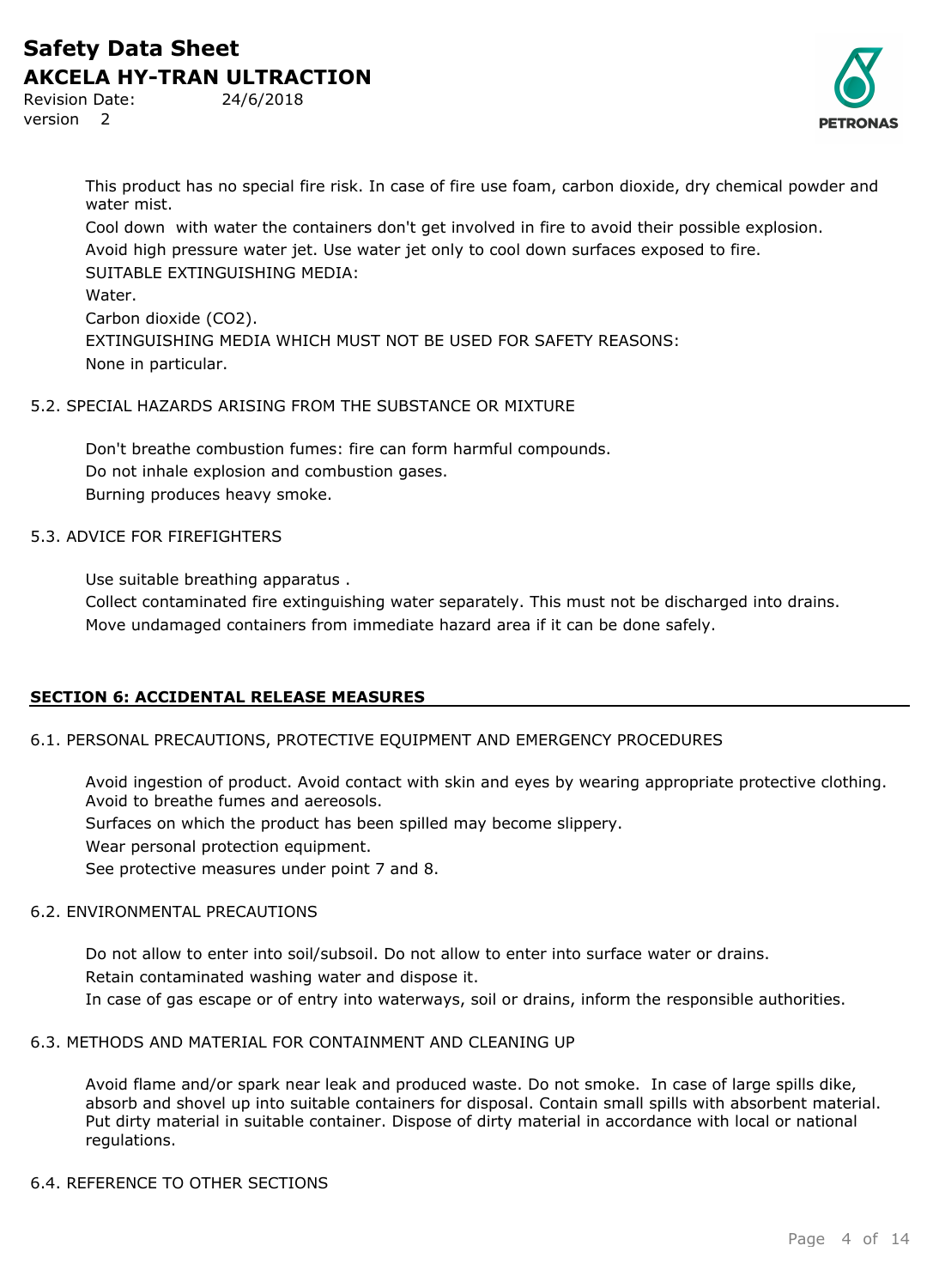Revision Date: 24/6/2018 version 2



See also section 8 and 13

## **SECTION 7: HANDLING AND STORAGE**

7.1. PRECAUTIONS FOR SAFE HANDLING

Avoid ingestion. Avoid frequent and prolonged skin contact and contact with eyes. Provide adequate ventilation to avoid mist or aereosol. Don't smoke or use spare flames; avoid contct with spark or other sources of ignition. Don't work near open container to avoid high concentration of vapours. Don't eat or drink during use.

#### 7.2. CONDITIONS FOR SAFE STORAGE, INCLUDING ANY INCOMPATIBILITIES

Store under cover in the original container securely closed away from heat and sources of ignition. Do not store in the open air. Assure a correct ventilation of premises and the control of possible leak. Keep out of flame or spark and avoid the accumulation of electrostatic charges. Keep out of reach of children and away from food and drink.

Storage class (TRGS 510, Germany): 10

#### 7.3. SPECIFIC END USE(S)

Refer to the uses listed in Section 1.2.

### **SECTION 8: EXPOSURE CONTROLS/PERSONAL PROTECTION**

#### 8.1. CONTROL PARAMETERS

OEL: oil mists - TLV/TWA (8 h) : 5 mg/m3 - TLV/STEL: 10 mg/m3

No Data Available

#### 8.2. EXPOSURE CONTROLS

#### TECHNICAL PRECAUTIONS:

Avoid production and diffusion of mist and aerosol with utilization of localized ventilation/aspiration or other required precautions. Adopt all required precaution to avoid product immission in environment (e.g., blasting systems, catch basins, ...).

EYE PROTECTION:

Chemical goggles and face shield in case of oil splashes.

PROTECTION FOR SKIN:

Wear suitable protective clothing (for further information, refer to CEN-EN 14605); change it immediately in case of large contamination and wash it before subsequent use.

Practice reasonable personal cleanliness.

PROTECTION FOR HANDS:

Wear suitable gloves (i.e. neoprene, nitrile). Gloves should be changed when they show wear. The kind of gloves and the term of use must be decided from employer with regard to processing and to allow for DPI legislation and glove producer's indications. Wear gloves only with clean hands.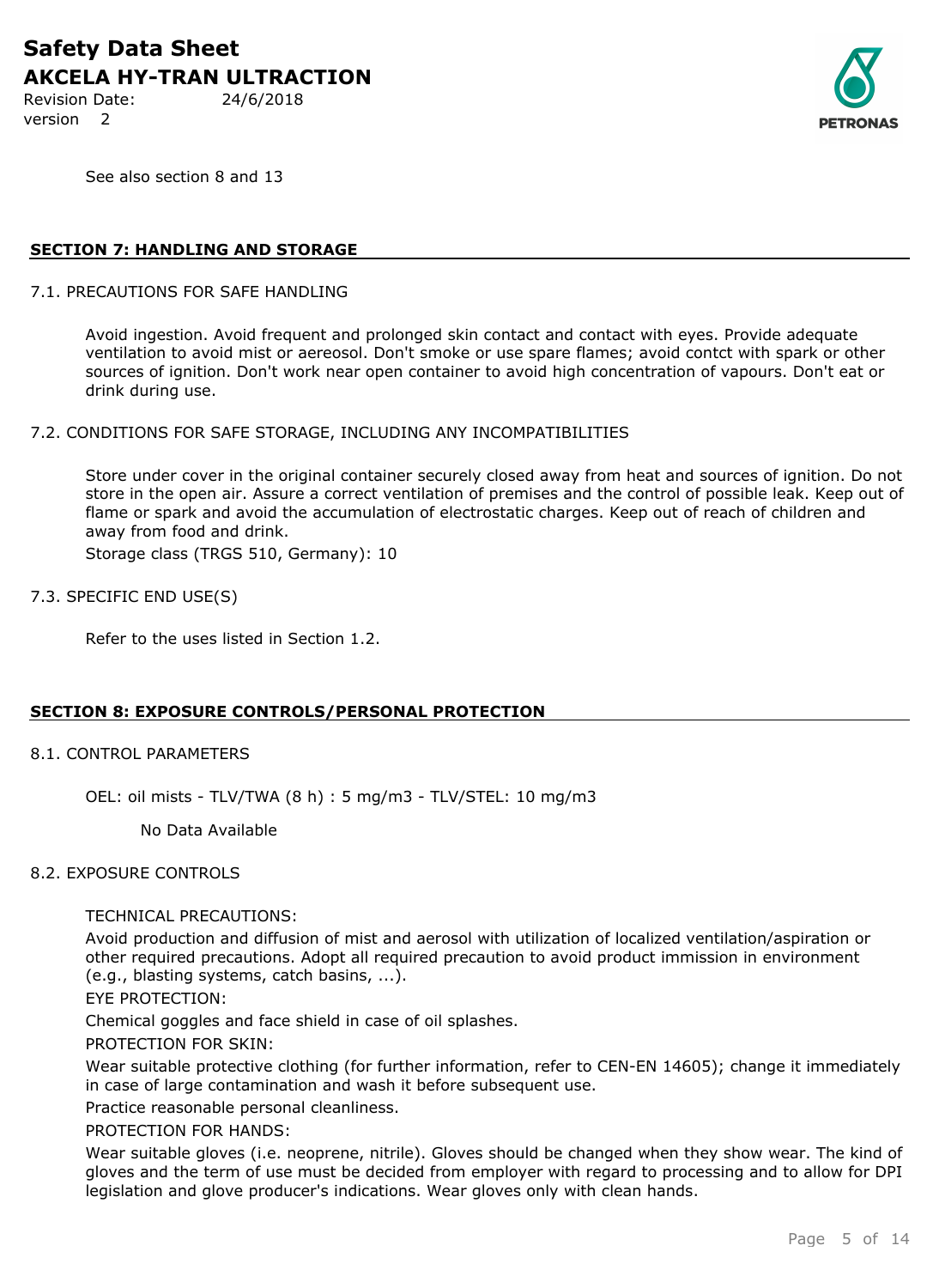Revision Date: 24/6/2018 version 2



RESPIRATORY PROTECTION:

None required under normal conditions of use. Use approved full face respirator with organic vapour filter cartridge if the recommended exposure limits are exceeded. ENVIRONMENTAL EXPOSURE CONTROLS: Refer to technical precautions and also to sections 6.2, 6.3, 7.2, 12 and 13.

## **SECTION 9: PHYSICAL AND CHEMICAL PROPERTIES**

9.1. INFORMATION ON BASIC PHYSICAL AND CHEMICAL PROPERTIES

| <b>CHEMICAL-PHYSICAL</b><br><b>PROPERTY</b>                                                                                | <b>VALUE</b>                                                                           | <b>METHOD</b> |
|----------------------------------------------------------------------------------------------------------------------------|----------------------------------------------------------------------------------------|---------------|
| PHYSICAL STATE<br>APPEARANCE AND COLOUR<br><b>ODOUR</b><br><b>ODOUR THRESHOLD</b><br><b>PH</b><br>MELTING POINT / FREEZING | LIQUID<br><b>VISCOUS</b><br><b>NOT RELEVANT</b><br><b>NOT RELEVANT</b><br>N.A.<br>N.A. |               |
| <b>POINT</b>                                                                                                               |                                                                                        |               |
| INITIAL BOILING POINT AND<br><b>BOILING RANGE</b>                                                                          | >300 °C (572 °F)                                                                       | (ASTM D1120)  |
| <b>FLASH POINT</b>                                                                                                         | >180 °C (356 °F)                                                                       | (ASTM D93)    |
| <b>EVAPORATION RATE</b>                                                                                                    | N.A.                                                                                   |               |
| UPPER/LOWER FLAMMABILITY<br>OR EXPLOSIVE LIMITS                                                                            | N.A.                                                                                   |               |
| <b>VAPOUR DENSITY</b>                                                                                                      | N.A.                                                                                   |               |
| <b>VAPOUR PRESSURE</b>                                                                                                     | N.A.                                                                                   |               |
| <b>DENSITY</b>                                                                                                             | 0.870 G/CM3                                                                            | (ASTM D4052)  |
| SOLUBILITY IN WATER                                                                                                        | <b>IMMISCIBLE</b>                                                                      |               |
| SOLUBILITY IN OIL                                                                                                          | N.A.                                                                                   |               |
| PARTITION COEFFICIENT<br>(N-OCTANOL/WATER)                                                                                 | N.A.                                                                                   |               |
| AUTO-IGNITION TEMPERATURE N.A.                                                                                             |                                                                                        |               |
| <b>DECOMPOSITION</b><br><b>TEMPERATURE</b>                                                                                 | N.A.                                                                                   |               |
| KINEMATIC VISCOSITY AT<br>$100^{\circ}$ C                                                                                  | 9.3 CST                                                                                | ASTM D445     |
| KINEMATIC VISCOSITY AT 40°C 57.2 CST                                                                                       |                                                                                        | ASTM D445     |
| <b>EXPLOSIVE PROPERTIES</b>                                                                                                | N.A.                                                                                   |               |
| <b>OXIDIZING PROPERTIES</b>                                                                                                | N.A.                                                                                   |               |
| SOLID/GAS FLAMMABILITY                                                                                                     | N.A.                                                                                   |               |

9.2. OTHER INFORMATION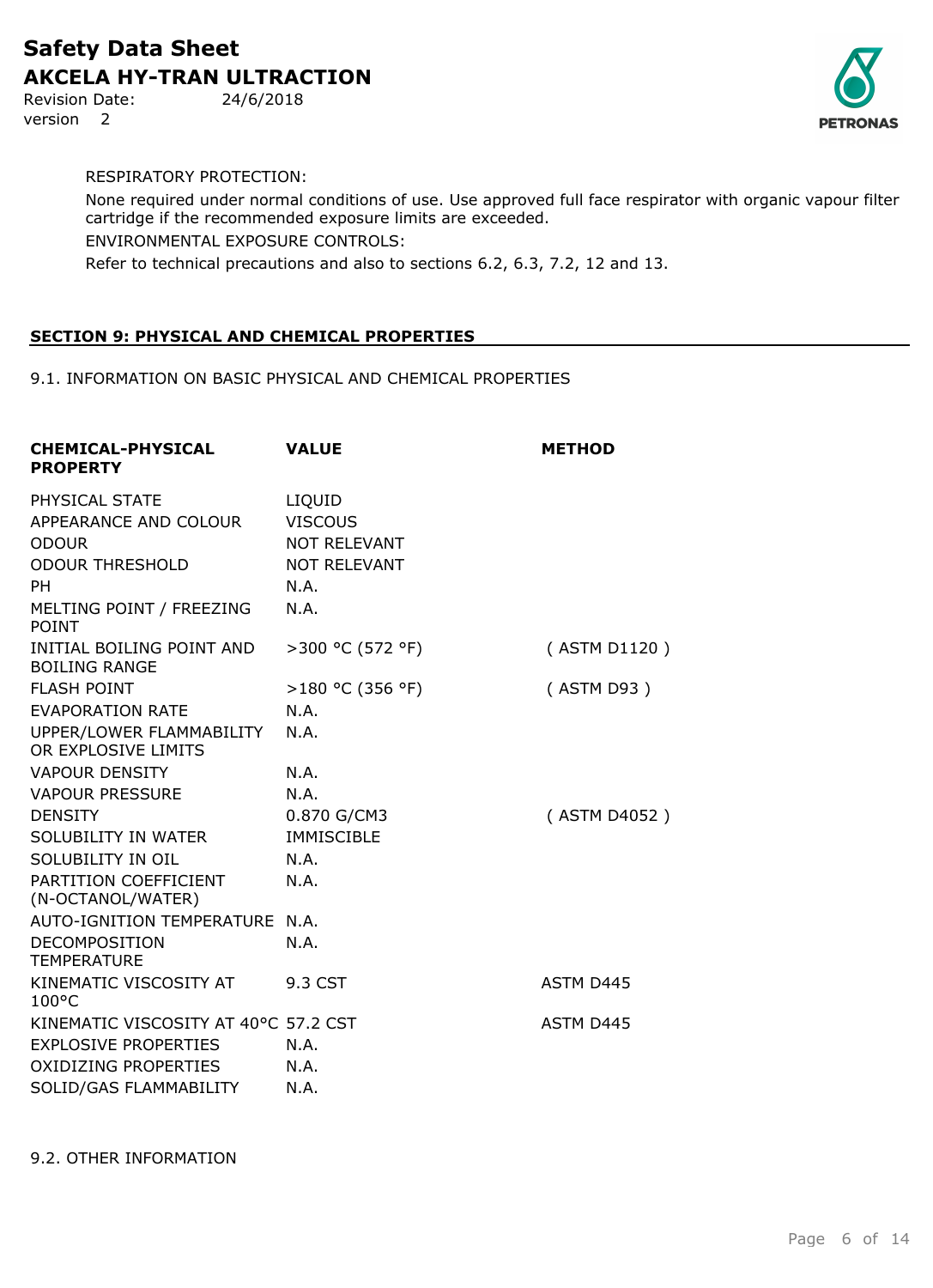Revision Date: 24/6/2018 version 2



| <b>CHEMICAL-PHYSICAL</b><br><b>PROPERTY</b>         | <b>VALUE</b> | <b>METHOD</b> |
|-----------------------------------------------------|--------------|---------------|
| SUBSTANCE GROUPS RELEVANT N.A.<br><b>PROPERTIES</b> |              |               |
| <b>MISCIBILITY</b>                                  | N.A.         |               |
| <b>CONDUCTIVITY</b>                                 | N.A.         |               |

## **SECTION 10: STABILITY AND REACTIVITY**

#### 10.1. REACTIVITY

Read carefully all information provided in other sections of heading 10.

#### 10.2. CHEMICAL STABILITY

The product is stable under normal conditions of use.

#### 10.3. POSSIBILITY OF HAZARDOUS REACTIONS

Not expected under normal conditions of use.

#### 10.4. CONDITIONS TO AVOID

This product must be kept far from heat sources. In any case, avoid exposing product to temperatures above the flash point.

#### 10.5. INCOMPATIBLE MATERIALS

Strong oxidizing agents, hard acids and bases.

### 10.6. HAZARDOUS DECOMPOSITION PRODUCTS

Oxides of carbon, compounds of sulphur, phosphorus, nitrogen and hydrogen sulfide.

### **SECTION 11: TOXICOLOGICAL INFORMATION**

## 11.1. INFORMATION ON TOXICOLOGICAL EFFECTS

## SKIN CONTACT:

The product contains sensitizing substances, but is not classified in this way. Product is not an irritant, but prolonged or repeated contacts may cause irritations or dermatitis.

In a sensitized individual the allergic dermatitis may not appear until after several days or weeks of frequent and prolonged contact. Therefore, even though the skin irritation potential is slight, skin contact should be avoided.

Once sensitization has occurred, exposure of the skin to very small quantities of the material may cause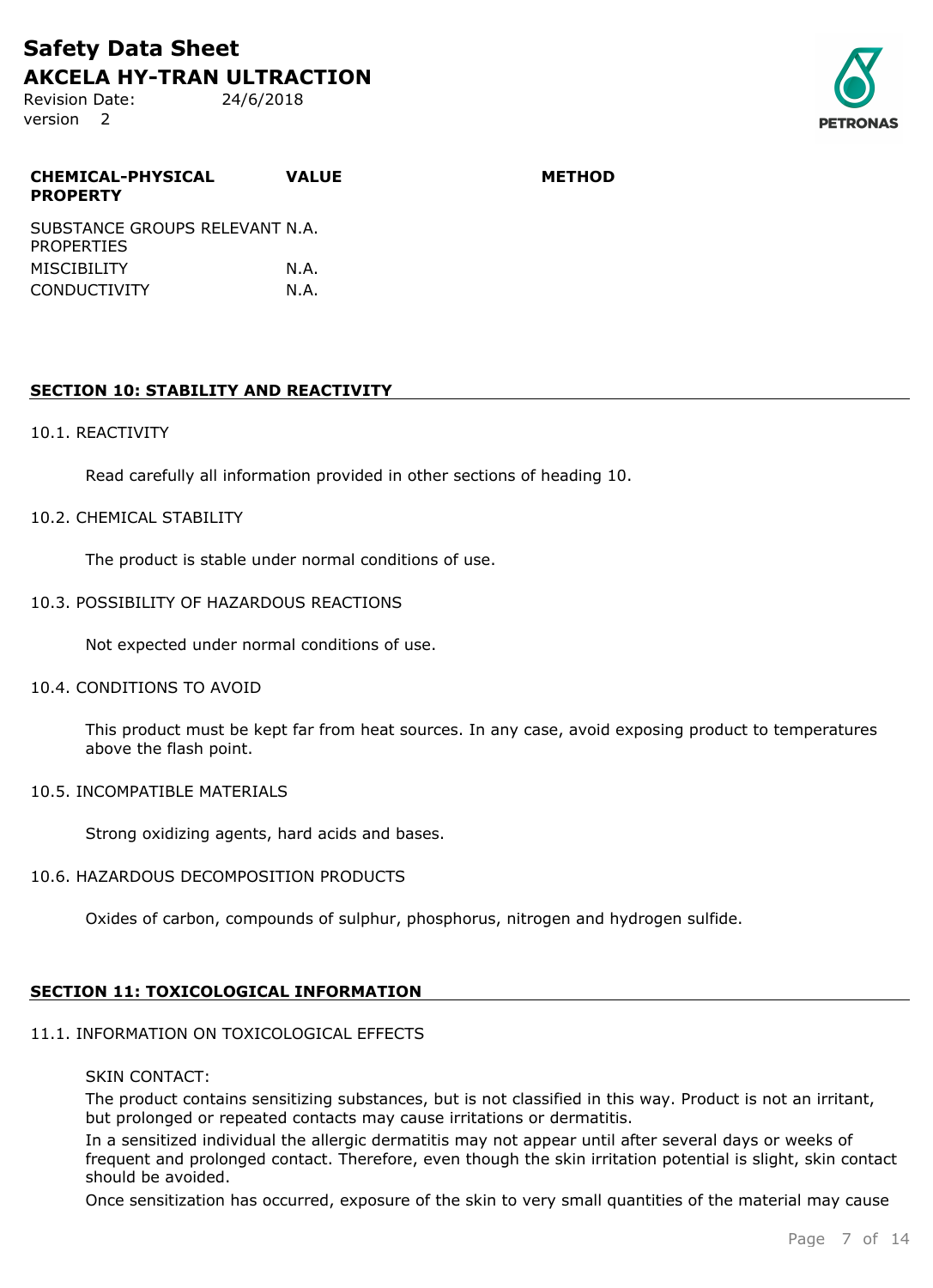Revision Date: 24/6/2018 version 2



erythema and edema.

EYE CONTACT: Contact may cause slight irritations.

INHALATION: Inhalation of mists and vapours generated at elevated temperatures may cause respiratory irritation.

### INGESTION:

Unlike to cause harm if accidentally swallowed in small doses, though ingestion of large quantities may cause gastro-intestinal effects.

CARCINOGENICITY: Based on available data, the classification criteria are not met.

MUTAGENICITY: Based on available data, the classification criteria are not met.

TOXICITY FOR REPRODUCTION: Based on available data, the classification criteria are not met.

Toxicological information on main components of the mixture: No Data Available

### **SECTION 12: ECOLOGICAL INFORMATION**

### 12.1. TOXICITY

Eco-Toxicological Information:

Harmful to aquatic organisms, may cause long-term adverse effects in the aquatic environment.

List of Eco-Toxicological properties of the product No Data Available

#### 12.2. PERSISTENCE AND DEGRADABILITY

Data on biodegradability of product are not available.

## 12.3. BIOACCUMULATIVE POTENTIAL

Not available.

#### 12.4. MOBILITY IN SOIL

Because the dispersion in the environment may result in contamination of environmental matrix (soil, subsoil, surface water and groundwater), do not release in the environment.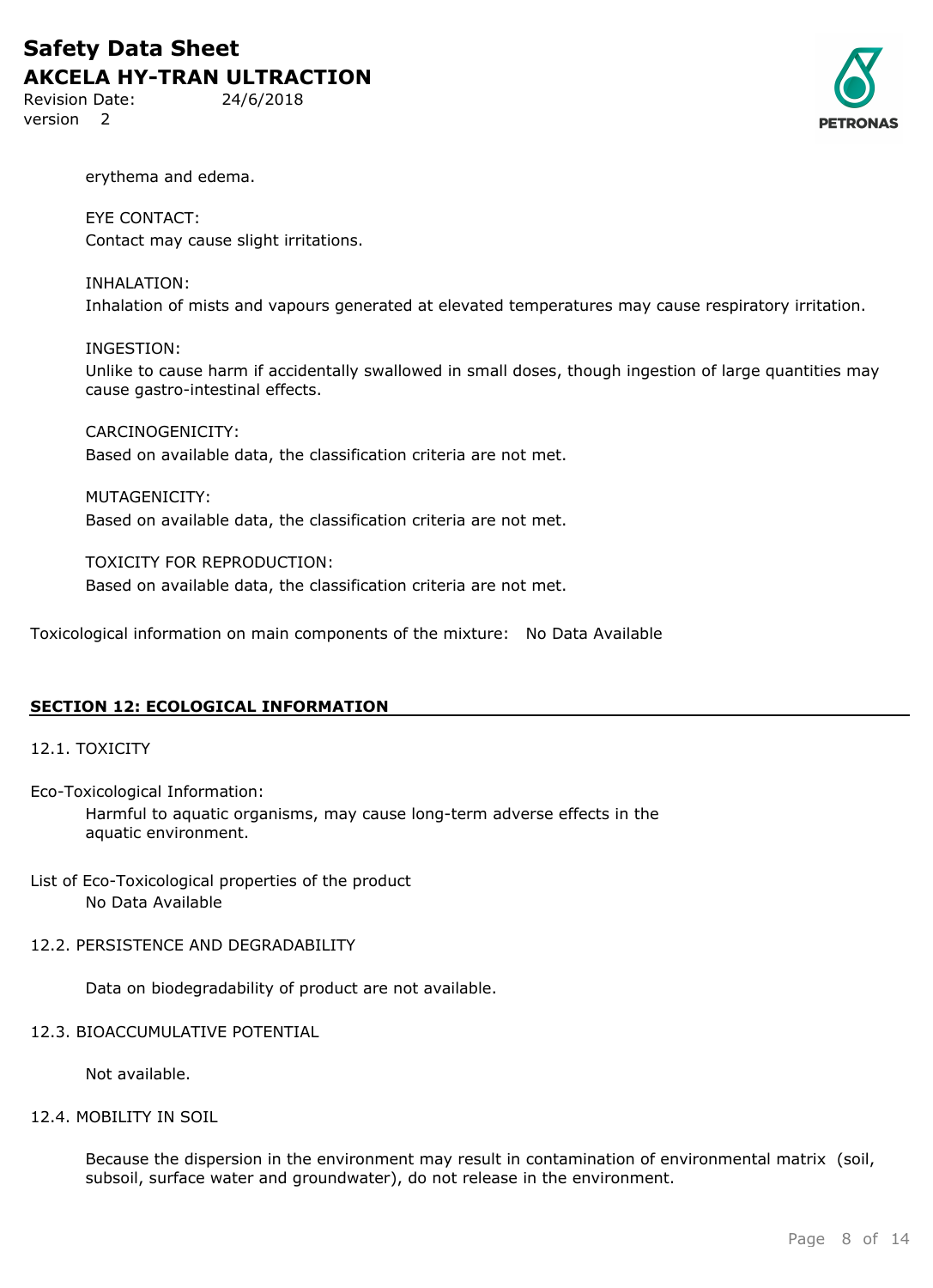Revision Date: 24/6/2018 version 2



### 12.5. RESULTS OF PBT AND VPVB ASSESSMENT

Not available.

12.6. OTHER ADVERSE EFFECTS

No effect known.

### **SECTION 13: DISPOSAL CONSIDERATIONS**

#### 13.1. WASTE TREATMENT METHODS

Prevent contamination of soil, drains and surface waters. Do not discharge in sewers, tunnels or water courses. Dispose in accordance with local or national regulations via authorised person/licensed waste disposal contractor.

The used product is to be considered a special waste to be classified in accordance to Directive 2008/98/EC on wastes and related legislation.

Recover if possible. In so doing, comply with the local and national regulations currently in force.

#### **SECTION 14: TRANSPORT INFORMATION**

14.1. UN NUMBER

N/A

14.2. UN PROPER SHIPPING NAME

ADR-Shipping Name: N/A IATA-Technical name: N/A IMDG-Technical name: N/A

#### 14.3. TRANSPORT HAZARD CLASS(ES)

ADR-Class: N/A IATA-Class: N/A IMDG-Class: N/A

#### 14.4. PACKING GROUP

ADR-Packing Group: N/A IATA-Packing group: N/A IMDG-Packing group: N/A

14.5. ENVIRONMENTAL HAZARDS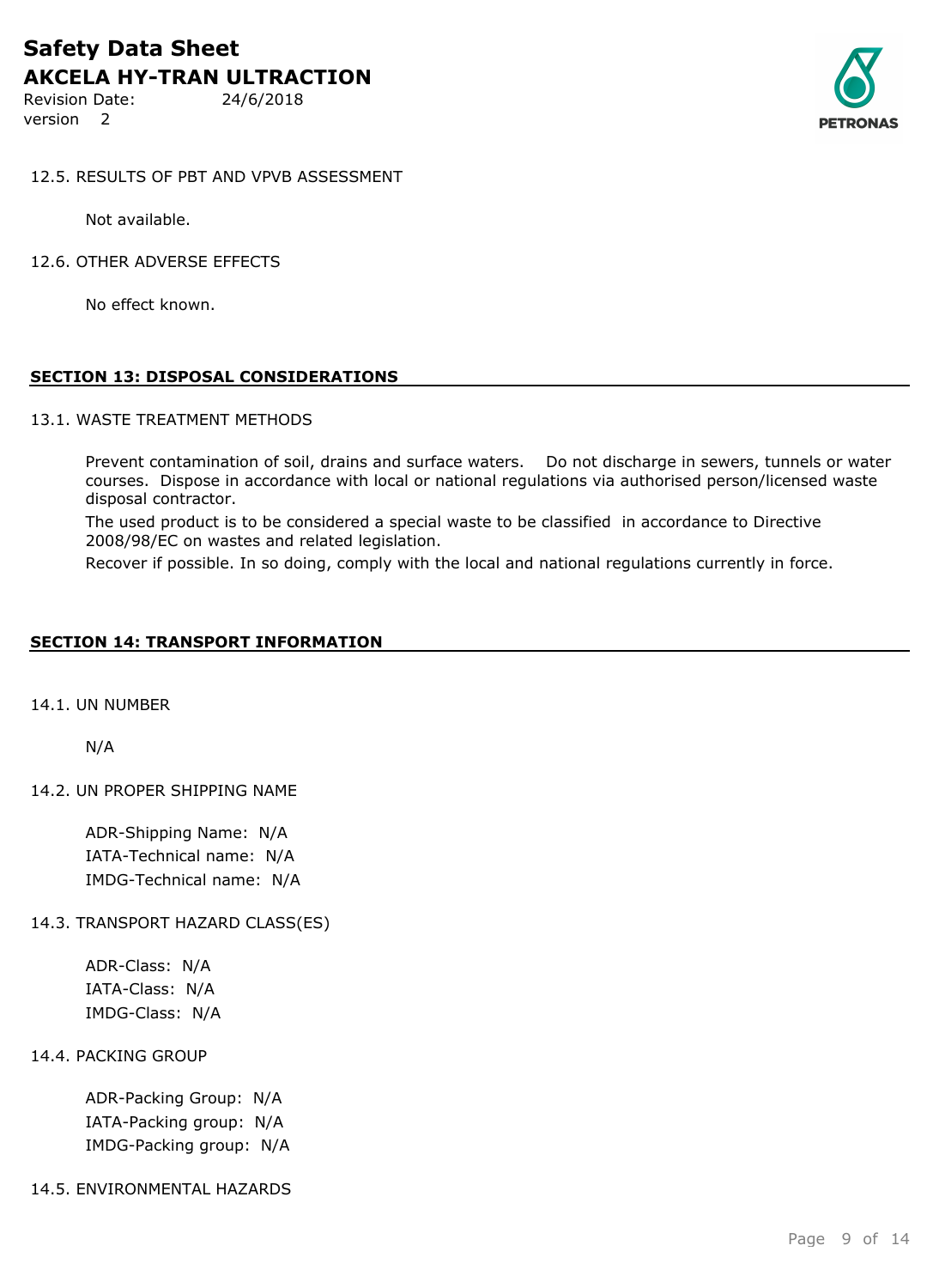Revision Date: 24/6/2018 version 2



Toxic ingredients quantity: 0.00 Very toxic ingredients quantity: 0.00 Marine pollutant: No Environmental Pollutant: No

14.6. SPECIAL PRECAUTIONS FOR USER

Road and Rail (ADR-RID): ADR-Label: N/A ADR - Hazard identification number: N/A ADR-Special Provisions: N/A ADR-Transport category (Tunnel restriction code): N/A Air (IATA): IATA-Passenger Aircraft: N/A IATA-Cargo Aircraft: N/A IATA-Label: N/A IATA-Subrisk: N/A IATA-Erg: N/A IATA-Special Provisions: N/A Sea (IMDG): IMDG-Stowage Code: N/A IMDG-Stowage Note: N/A IMDG-Subrisk: N/A IMDG-Special Provisions: N/A IMDG-Page: N/A IMDG-Label: N/A IMDG-EMS: N/A

14.7. TRANSPORT IN BULK ACCORDING TO ANNEX II OF MARPOL AND THE IBC CODE

N.A.

IMDG-MFAG: N/A

## **SECTION 15: REGULATORY INFORMATION**

15.1. SAFETY, HEALTH AND ENVIRONMENTAL REGULATIONS/LEGISLATION SPECIFIC FOR THE SUBSTANCE OR MIXTURE

Regulation (EC) No 1272/2008, with all National and European related legislations - on classification, labelling and packaging of substances and mixtures - and following adjustments to technical and scientific progress.

Regulation (EC) No 790/2009 amending, for the purposes of its adaptation to technical and scientific progress, Regulation (EC) No 1272/2008 on classification, labelling and packaging of substances and mixtures

Regulation (EC) No 1907/2006, with all National and European related legislations - concerning the Registration, Evaluation, Authorisation and Restriction of Chemicals (REACH)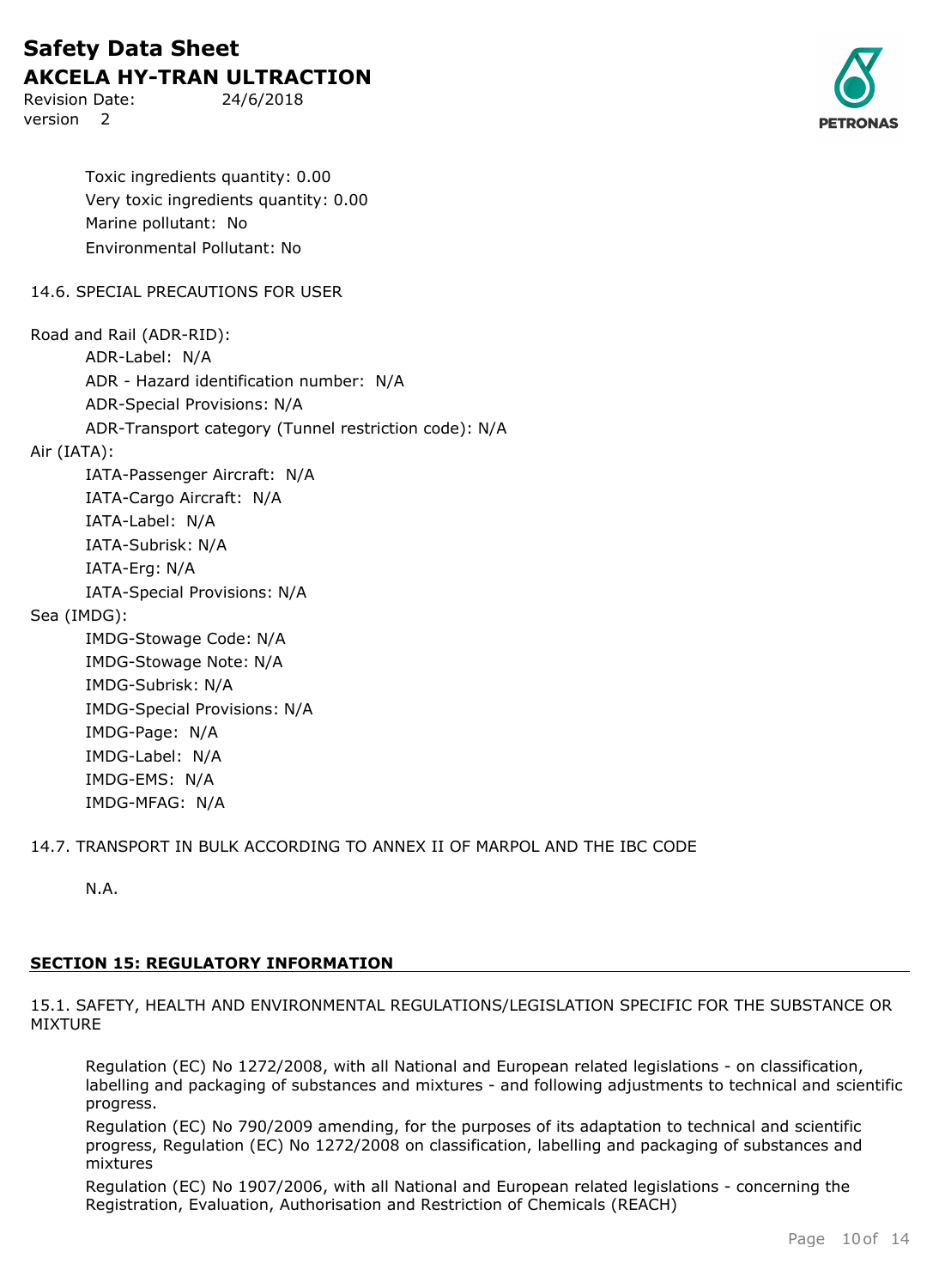Revision Date: 24/6/2018 version 2



Regulation (EU) No 830/2015 amending Regulation (EC) No 1907/2006 on the Registration, Evaluation, Authorisation and Restriction of Chemicals (REACH)

Directives 89/391/EC, 89/654/EC, 89/655/EC, 89/656/EC, 90/269/EC, 90/270/EC, 90/394/EC, 90/679/EC and all following updates, togeher with its national realization, about improvement of worker safety and health

Directives 98/24/EC and all following updates, together with its national realization, about protection of worker safety and health against chemical agent risks

Directive 1991/156/EC and all following updates, together with national waste legislation

EC directives and national environment protection legislation (air, water and soil)

Regulation 648/2004/EC on detergents

Directive 2012/18/UE, together with its national realization, on the control of major-accident hazards involving dangerous substances.

Regulation (EU) n. 286/2011 (ATP 2 CLP) Regulation (EU) n. 618/2012 (ATP 3 CLP) Regulation (EU) n. 487/2013 (ATP 4 CLP) Regulation (EU) n. 944/2013 (ATP 5 CLP) Regulation (EU) n. 605/2014 (ATP 6 CLP) Regulation (EU) n. 1221/2015 (ATP 7 CLP) Regulation (EU) n. 918/2016 (ATP 8 CLP) Regulation (EU) n. 1179/2016 (ATP 9 CLP) Regulation (EU) n. 776/2017 (ATP 10 CLP) PROVISIONS RELATED TO DIRECTIVE EU 2012/18 (SEVESO III):

## N.A.

GERMAN WATER HAZARD CLASS.

Class 2: hazardous for water.

RESTRICTIONS RELATED TO THE PRODUCT OR THE SUBSTANCES CONTAINED ACCORDING TO ANNEX XVII REGULATION (EC) 1907/2006 (REACH) AND SUBSEQUENT MODIFICATIONS: RESTRICTIONS RELATED TO THE PRODUCT: 3

RESTRICTIONS RELATED TO THE SUBSTANCES CONTAINED: None VOLATILE ORGANIC COMPOUNDS - VOCS = N.A.

## 15.2. CHEMICAL SAFETY ASSESSMENT

This product contains substances for which chemical safety assessments are not yet available.

## **SECTION 16: OTHER INFORMATION**

Sheet complies with the criteria of Regulation (EU) No. 830/2015 as well as with Regulation (EC) No. 1272/2008 and following adjustments.

This document was prepared by a competent person who has received appropriate training.

This product must not be used in applications other than recommended without first seeking the advice of the Technical Department.

This SDS cancels and replaces any preceding release.

This product must be stored, handled and used according to correct industrial hygienic practices and in compliance with laws in force.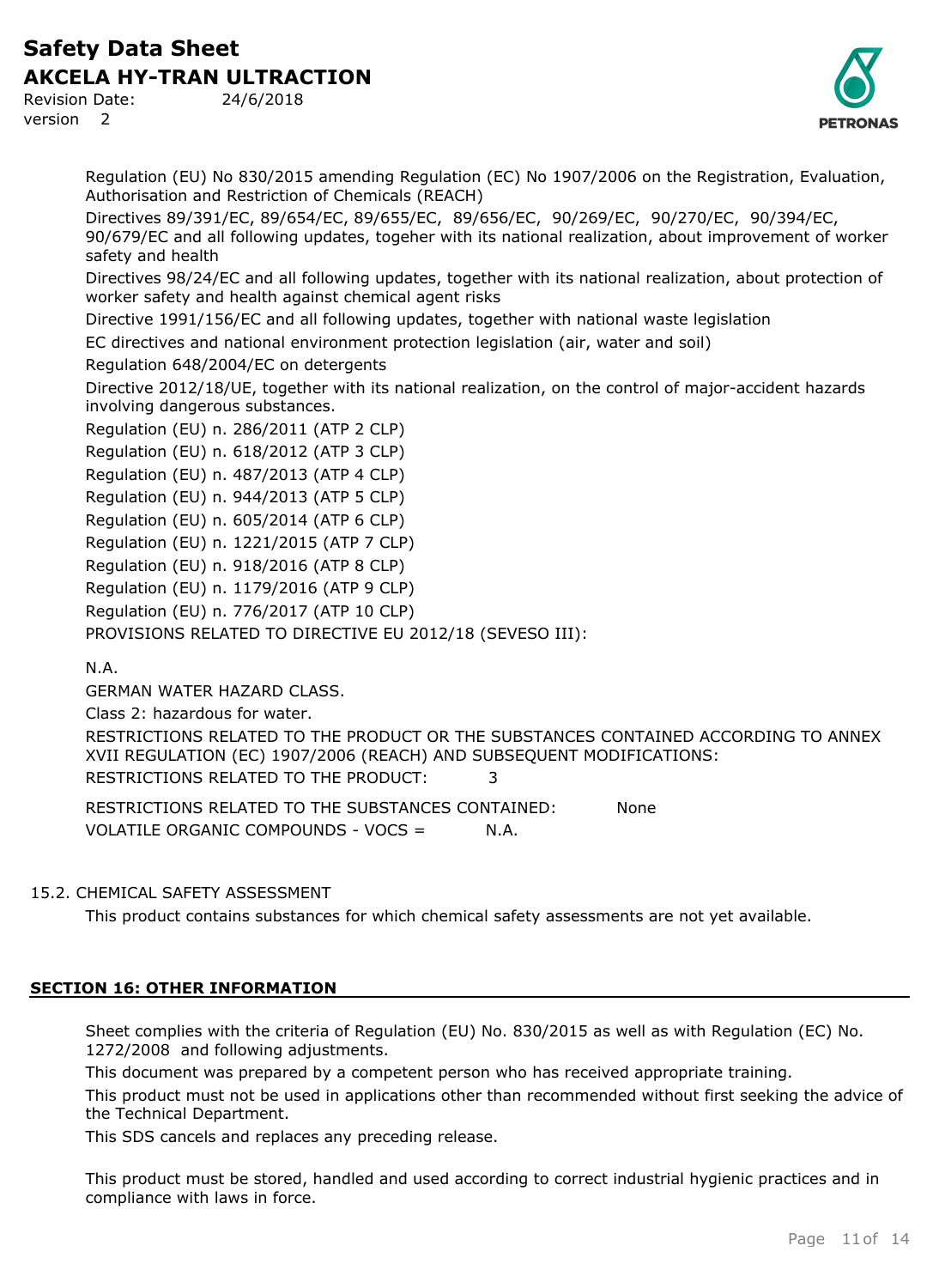Revision Date: 24/6/2018 version 2

The information contained herein is based on the present state of our knowledge and is intended to describe our products from the point of view of safety requirements. It should not therefore be considered as any guarantee of specific properties.

Caption about heading 3, H-statements:

| <b>CODE</b>         | <b>DESCRIPTION</b>                                      |                                                                                                                                                                                                                                                                                                                                                                                                                                                              |  |  |
|---------------------|---------------------------------------------------------|--------------------------------------------------------------------------------------------------------------------------------------------------------------------------------------------------------------------------------------------------------------------------------------------------------------------------------------------------------------------------------------------------------------------------------------------------------------|--|--|
| H304                | May be fatal if swallowed and enters airways.           |                                                                                                                                                                                                                                                                                                                                                                                                                                                              |  |  |
| H315                | Causes skin irritation.                                 |                                                                                                                                                                                                                                                                                                                                                                                                                                                              |  |  |
| H317                | May cause an allergic skin reaction.                    |                                                                                                                                                                                                                                                                                                                                                                                                                                                              |  |  |
| H318                | Causes serious eye damage.                              |                                                                                                                                                                                                                                                                                                                                                                                                                                                              |  |  |
| H319                | Causes serious eye irritation.                          |                                                                                                                                                                                                                                                                                                                                                                                                                                                              |  |  |
| H373                |                                                         | May cause damage to organs through prolonged or repeated exposure.                                                                                                                                                                                                                                                                                                                                                                                           |  |  |
| H400                | Very toxic to aquatic life.                             |                                                                                                                                                                                                                                                                                                                                                                                                                                                              |  |  |
| H410                | Very toxic to aquatic life with long lasting effects.   |                                                                                                                                                                                                                                                                                                                                                                                                                                                              |  |  |
| H412                | Harmful to aquatic life with long lasting effects.      |                                                                                                                                                                                                                                                                                                                                                                                                                                                              |  |  |
| H413                | May cause long lasting harmful effects to aquatic life. |                                                                                                                                                                                                                                                                                                                                                                                                                                                              |  |  |
| <b>CODE</b>         | <b>HAZARD CLASS AND HAZARD</b><br><b>CATEGORY</b>       | <b>DESCRIPTION</b>                                                                                                                                                                                                                                                                                                                                                                                                                                           |  |  |
| 3.10/1              | Asp. Tox. 1                                             | Aspiration hazard, Category 1                                                                                                                                                                                                                                                                                                                                                                                                                                |  |  |
| 3.2/2               | Skin Irrit. 2                                           | Skin irritation, Category 2                                                                                                                                                                                                                                                                                                                                                                                                                                  |  |  |
| 3.3/1               | Eye Dam. 1                                              | Serious eye damage, Category 1                                                                                                                                                                                                                                                                                                                                                                                                                               |  |  |
| 3.3/2               | Eye Irrit. 2                                            | Eye irritation, Category 2                                                                                                                                                                                                                                                                                                                                                                                                                                   |  |  |
| 3.4.2/1             | Skin Sens. 1                                            | Skin Sensitisation, Category 1                                                                                                                                                                                                                                                                                                                                                                                                                               |  |  |
| 3.9/2               | STOT RE 2                                               | Specific target organ toxicity $-$ repeated exposure,<br>Category 2                                                                                                                                                                                                                                                                                                                                                                                          |  |  |
| 4.1/A1              | Aquatic Acute 1                                         | Acute aquatic hazard, category 1                                                                                                                                                                                                                                                                                                                                                                                                                             |  |  |
| 4.1/C1              | Aquatic Chronic 1                                       | Chronic (long term) aquatic hazard, category 1                                                                                                                                                                                                                                                                                                                                                                                                               |  |  |
| 4.1/C3              | Aquatic Chronic 3                                       | Chronic (long term) aquatic hazard, category 3                                                                                                                                                                                                                                                                                                                                                                                                               |  |  |
| 4.1/C4              | Aquatic Chronic 4                                       | Chronic (long term) aquatic hazard, category 4                                                                                                                                                                                                                                                                                                                                                                                                               |  |  |
| $-1$ $-1$ $-1$ $-1$ |                                                         | $\mathcal{L} = \mathcal{L} = \mathcal{L} = \mathcal{L} = \mathcal{L} = \mathcal{L} = \mathcal{L} = \mathcal{L} = \mathcal{L} = \mathcal{L} = \mathcal{L} = \mathcal{L} = \mathcal{L} = \mathcal{L} = \mathcal{L} = \mathcal{L} = \mathcal{L} = \mathcal{L} = \mathcal{L} = \mathcal{L} = \mathcal{L} = \mathcal{L} = \mathcal{L} = \mathcal{L} = \mathcal{L} = \mathcal{L} = \mathcal{L} = \mathcal{L} = \mathcal{L} = \mathcal{L} = \mathcal{L} = \mathcal$ |  |  |

Classification and procedure used to derive the classification for mixtures according to Regulation (EC) 1272/2008 [CLP]:

#### **CLASSIFICATION ACCORDING CLASSIFICATION PROCEDURE TO REGULATION (EC) NR. 1272/2008** 4.1/C3 Calculation method

Legend to abbreviations and acronyms used in the safety data sheet:

ACGIH: American Conference of Governmental Industrial Hygienists

ADR: European Agreement concerning the International Carriage of Dangerous Goods by Road.

ADN: European Agreement concerning the International Carriage of Dangerous Goods by Inland Waterways

ATE: Acute Toxicity Estimate

BCF: Biological Concentration Factor

BEI: Biological Exposure Index

BOD: Biochemical Oxygen Demand

CAS: Chemical Abstracts Service (division of the American Chemical Society).

CAV: Poison Center

CE: European Community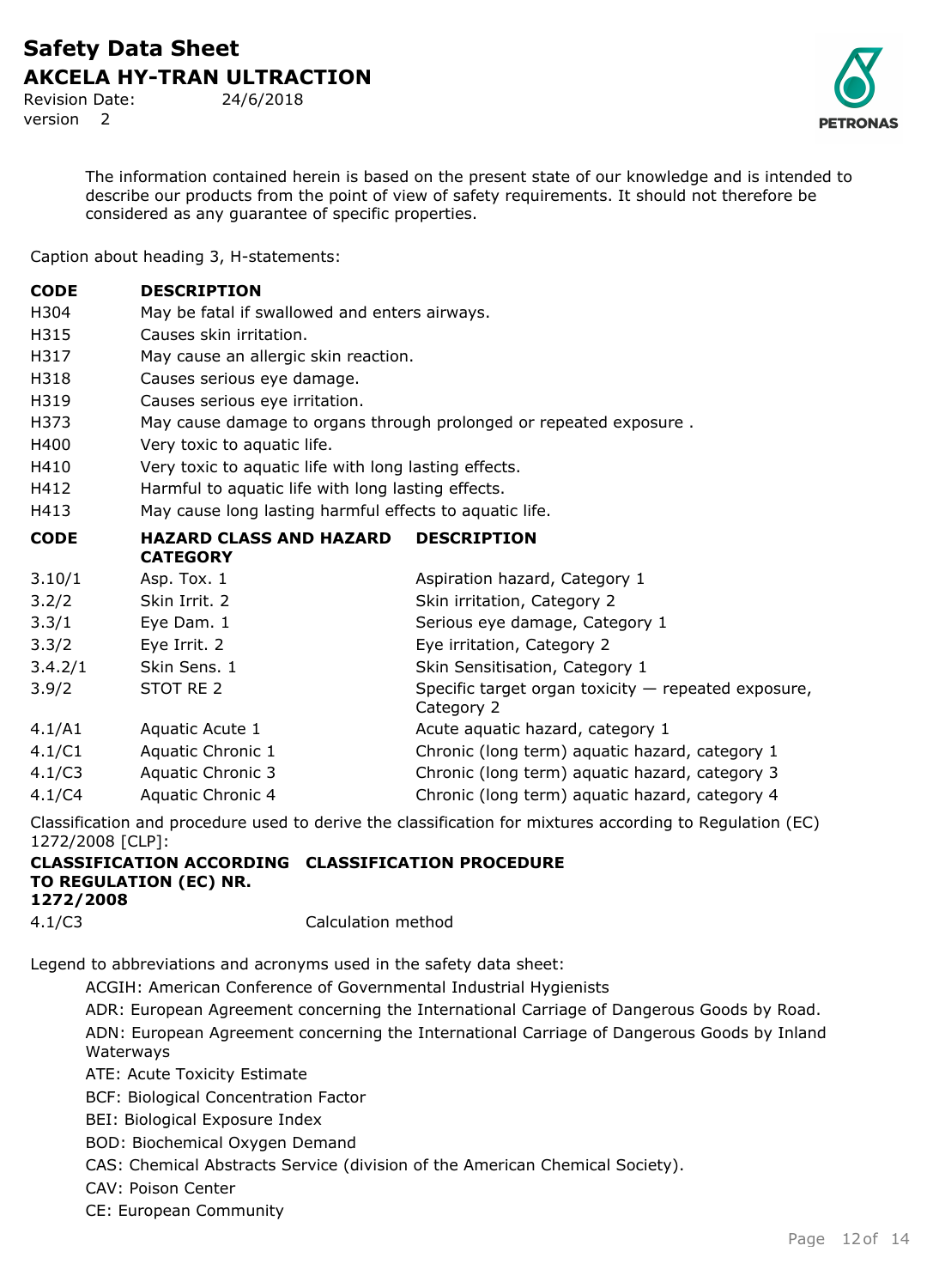Revision Date: 24/6/2018 version 2



CLP: Classification, Labeling, Packaging. CMR: Carcinogenic, Mutagenic and Reprotoxic COD: Chemical Oxygen Demand COV: Volatile Organic Compound CSA: Chemical Safety Assessment CSR: Chemical Safety Report DMEL: Derived Minimal Effect Level DNEL: Derived No Effect Level. DPD: Dangerous Preparations Directive DSD: Dangerous Substances Directive EC50: Half Maximal Effective Concentration ECHA: European Chemicals Agency EINECS: European Inventory of Existing Commercial Chemical Substances. ES: Exposure Scenario GefStoffVO: Ordinance on Hazardous Substances, Germany. GHS: Globally Harmonized System of Classification and Labeling of Chemicals. IARC: International Agency for Research on Cancer IATA: International Air Transport Association. IATA-DGR: Dangerous Goods Regulation by the "International Air Transport Association" (IATA). IC50: half maximal inhibitory concentration ICAO: International Civil Aviation Organization. ICAO-TI: Technical Instructions by the "International Civil Aviation Organization" (ICAO). IMDG: International Maritime Code for Dangerous Goods. INCI: International Nomenclature of Cosmetic Ingredients. IRCCS: Scientific Institute for Research, Hospitalization and Health Care KAFH: Keep away from heat KSt: Explosion coefficient. LC50: Lethal concentration, for 50 percent of test population. LD50: Lethal dose, for 50 percent of test population. LDLo: Leathal Dose Low N.A.: Not Applicable N/A: Not Applicable N/D: Not defined/ Not available NA: Not available NIOSH: National Institute for Occupational Safety and Health NOAEL: No Observed Adverse Effect Level OSHA: Occupational Safety and Health Administration. PBT: Persistent, Bioaccumulative and Toxic PGK: Packaging Instruction PNEC: Predicted No Effect Concentration. PSG: Passengers RID: Regulation Concerning the International Transport of Dangerous Goods by Rail. STEL: Short Term Exposure limit. STOT: Specific Target Organ Toxicity. TLV: Threshold Limiting Value. TWATLV: Threshold Limit Value for the Time Weighted Average 8 hour day. (ACGIH Standard).